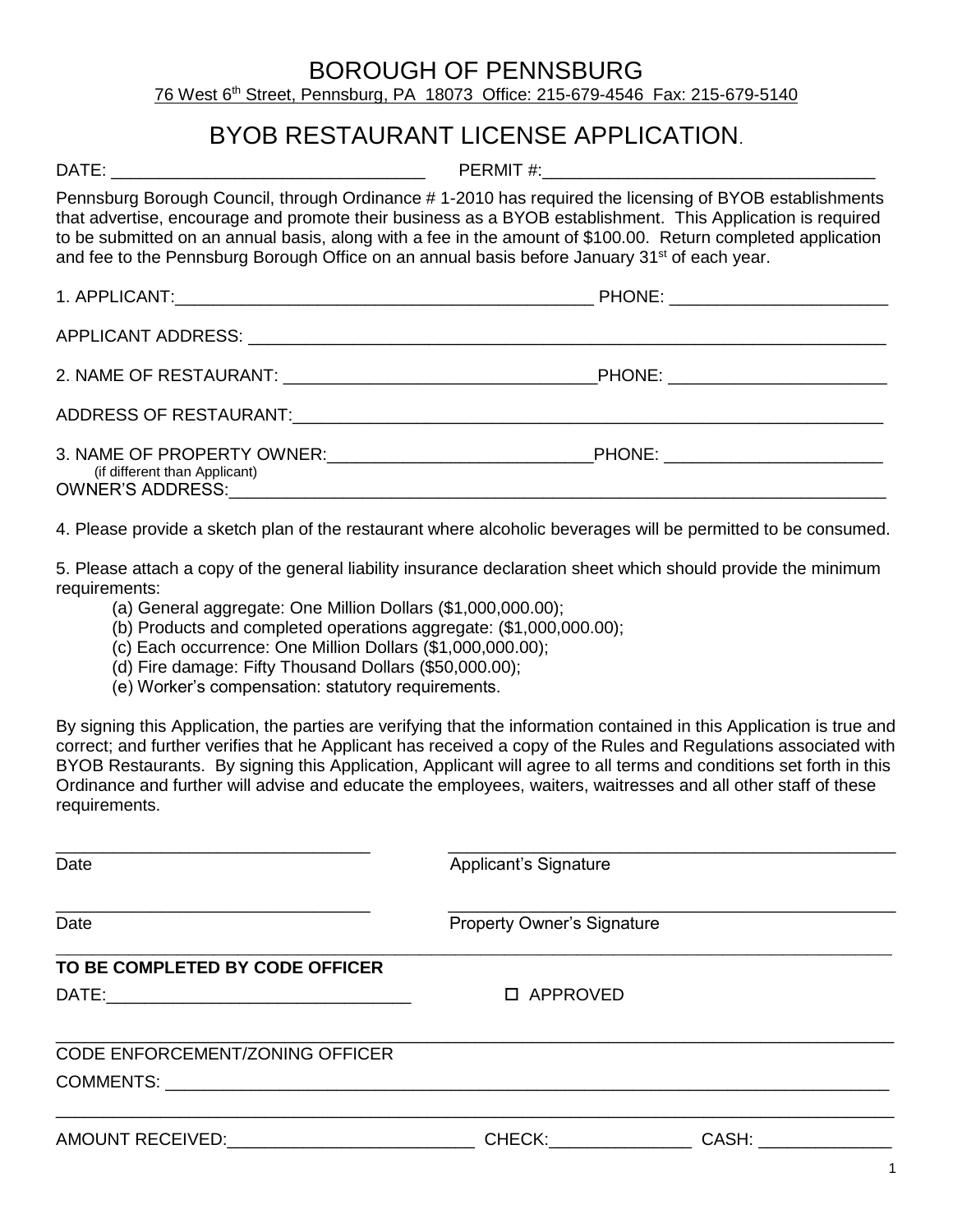#### Please provide a sketch plan of the restaurant where alcoholic beverages will be permitted to be consumed.